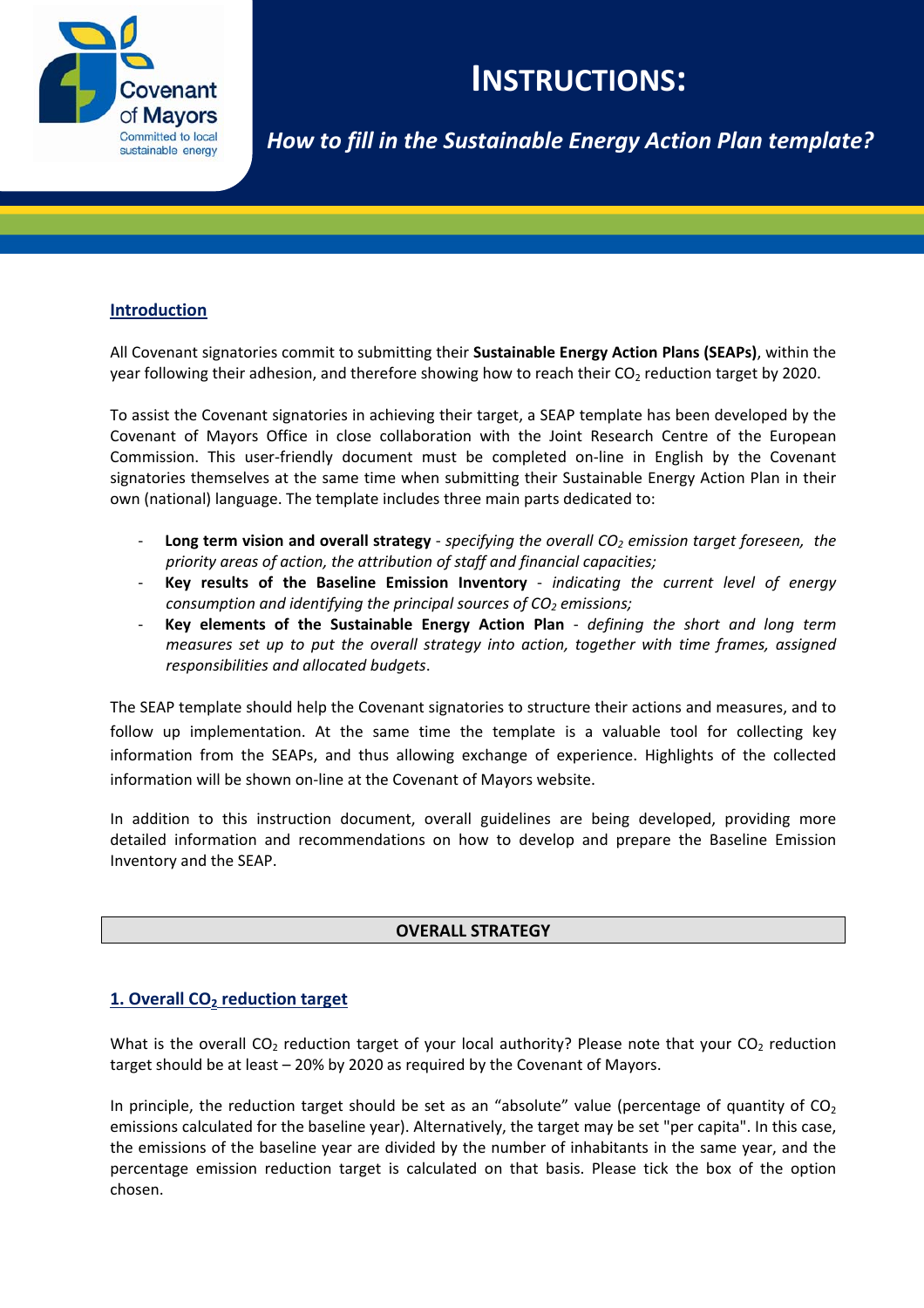# **2. Long‐term vision of your local authority (**maximum 1500 characters)

Please define here the long-term vision of your local authority until 2020 (at least) and mention:

- a) *Priority areas of action.* In which sectors you expect to make the largest CO<sub>2</sub> reductions? Which are your key actions?
- b) Which are the *main trends* in terms or CO<sub>2</sub>-Emissions in your territory/local authority? And where do the biggest challenges lie?

## **3. Organisational and financial aspects** (maximum 500 characters per cell)

- a) *Coordination and organisational structures created/assigned*: Please define the specific structures your local authority has created to implement the Covenant of Mayors initiative.
- b) *Staff capacity allocated:* Please define how many people are working (in corresponding full time jobs) with the preparation and implementation of your Sustainable Energy Action Plan.
- c) *Involvement of stakeholders and citizens:* The Covenant of Mayors signatories commit to mobilising the civil society within their area to participate in developing the action plan. Please specify: How did you engage the citizens and the different stakeholder groups in the preparation of the action plan? How do you plan to involve them during implementation?
- d) *Overall estimated budget:* Please specify here your overall budget related to both the development and implementation of your overall strategy (including the time frame of the estimated budget).
- e) *Foreseen financing sources for the investments within your action plan:* Please indicate the main (re)allocations in the municipal budget and from which external sources (e.g. European, national or regional funding schemes, sponsors, etc.) you are expecting to get funding for the implementation of the key actions within your action plan.
- f) *Planned measures for monitoring and follow up:* Please specify, how the local authority is planning to organise the monitoring and evaluation of the action plan. Please also note that the signatories of the Covenant of Mayors will have to deliver an implementation report every second year. The first report is due two years after the submission of the Sustainable Energy Action Plan.

#### **BASELINE EMISSION INVENTORY**

The most important precondition for the establishment of the Sustainable Energy Action Plan is the Baseline Emission Inventory. The template is designed to summarise the key data of your inventory (it is not designed as a calculation tool for your  $CO<sub>2</sub>$  emissions). Within the framework of the Covenant of Mayors, the Baseline Emissions Inventory ‐as well as the SEAP‐ should be **based on final energy consumption**.

#### **1. Baseline year**

The recommended baseline year of the inventory is 1990. If the local authority does not have data to compile an inventory for 1990, then it should choose the closest year to 1990 for which the most comprehensive and reliable data can be collected.

# **2. Choice of emission factors**

The Baseline Emission Inventory should be based on activity data (the final energy consumption that occurs within the territory of the local authority) and emission factors, which quantify the emissions per unit of activity. Two different approaches may be followed when selecting the emission factors: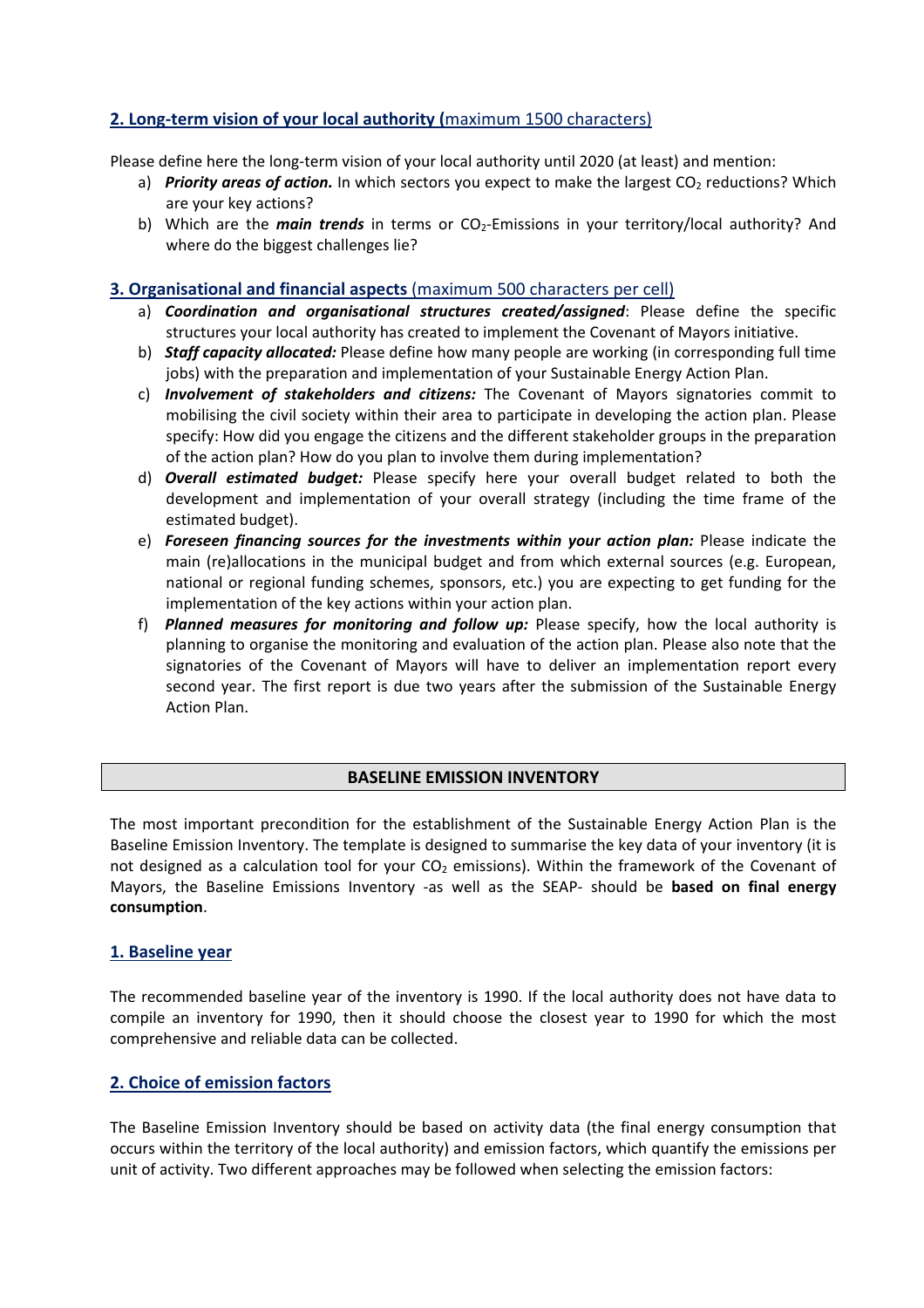- 1. Using "**Standard"** emission factors in line with the IPCC principles, which cover all the CO<sub>2</sub> emissions that occur due to energy consumption within the territory of the local authority, either directly due to fuel combustion within the local authority or indirectly via fuel combustion associated with electricity and heat/cold usage within their area. This approach is based on the carbon content of each fuel, like in national greenhouse gas inventories in the context of the UNFCCC and the Kyoto protocol. In this approach, the  $CO<sub>2</sub>$  emissions from the use of renewable energy as well as emissions of certified green electricity are considered to be zero. Also the  $CO<sub>2</sub>$ is the most important greenhouse gas, and the share of CH4 and  $N_2O$  emissions do not need to be calculated. Therefore, the local authority that decides to use this approach is asked to report its  $CO<sub>2</sub>$ emissions (in t). However, also other greenhouse gases can be included in the baseline inventory, and in this case the emissions are reported as  $CO<sub>2</sub>$  equivalents.
- 2. Using **LCA (Life Cycle Assessment) factors**, which take into consideration the overall life cycle of the energy carrier. This approach includes not only the emissions of the final combustion, but also all emissions of the supply chain (such as transport losses, refinery emissions or energy conversion losses) that take place outside the territory. In this approach, the  $CO<sub>2</sub>$  emissions from the use of renewable energy as well as emissions of certified green electricity are higher than zero. In the case of this approach, other greenhouse gases than  $CO<sub>2</sub>$  can play an important role. Therefore, the local authority that decides to use LCA approach can report emissions as  $CO<sub>2</sub>$ equivalent. However, if in the methodology/tool used only counts  $CO<sub>2</sub>$  emissions, then emissions can be reported as  $CO<sub>2</sub>$  (in t).

Please tick the corresponding box to the emission factor approach you have chosen (IPCC / LCA). Please also choose whether the emissions are reported in  $CO<sub>2</sub>$  or  $CO<sub>2</sub>$  equivalent emissions.

# **3. Key results of the Baseline Emission Inventory**

This section is divided into four tables:

- A. Final energy consumption
- B.  $CO<sub>2</sub>$  or  $CO<sub>2</sub>$ -equivalent emissions
- C. Local electricity production and corresponding  $CO<sub>2</sub>$  or  $CO<sub>2</sub>$ -equivalent emissions
- D. Local district heating/cooling, CHP and corresponding  $CO<sub>2</sub>$  and  $CO<sub>2</sub>$ -equivalent emissions

#### **Table A. Final energy consumption**

This table summarizes the essential data of your final energy consumption, i.e. the amount of electricity, heat/cold, fossil fuels and renewable energy consumed by the final end‐users.

#### *Category*

This column refers to the sectors that consume energy / emit  $CO<sub>2</sub>$ . The sectors are split into two main categories "Buildings, equipment/facilities and industries" and "Transport" and eight subcategories. Filling the data for these categories is mandatory. In detail:

#### 1° Buildings, equipment/facilities and industry

This category covers all buildings, services, facilities and industrial premises. If possible, the data should be split into the following five sub-categories:

- "Municipal buildings and equipment/facilities: the term "equipment/facilities" covers energy consuming entities that are not buildings (e.g. water treatment units, recycling centres and composting plants). Residential buildings owned by the local authority or an affiliated organisation have to be included in the subcategory "Residential buildings"
- "Tertiary (non municipal) buildings, equipment/facilities" refers to all buildings and facilities of the tertiary sector (services sector) that are not owned or managed by the local authority (e.g. offices of private companies, banks, SME's, commercial and retail activities, hospitals etc.)
- "Residential buildings": energy consumption in buildings that are primarily used as residential buildings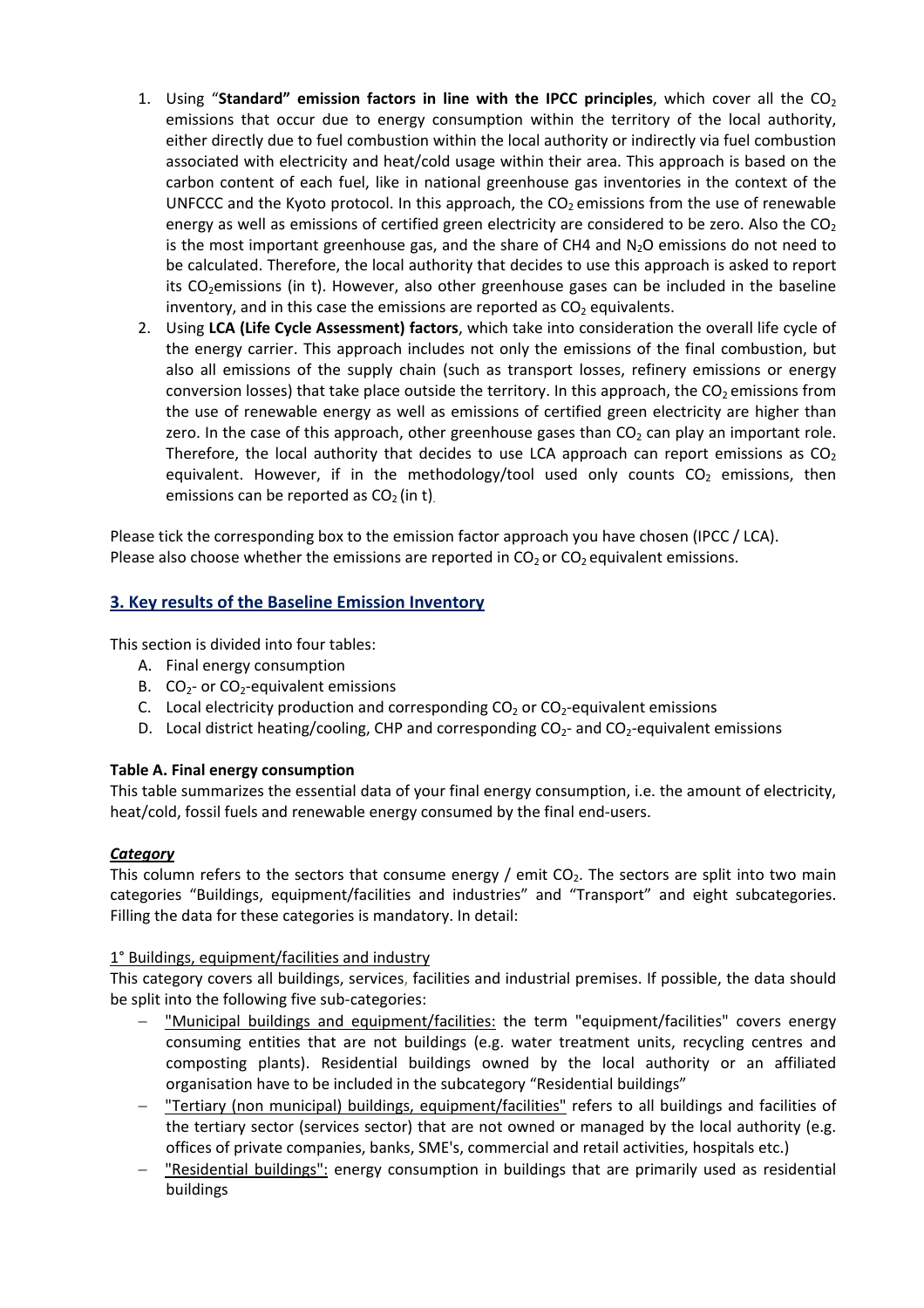- "Municipal public lighting": public lighting owned or operated by the local authority. Any non‐ municipal public lighting should be referred in the category "Tertiary (non municipal) buildings, equipment/facilities".
- "Industry": Generally, local authorities only have a limited influence on industry. Therefore, the following rules apply for the Covenant signatories:
	- o The local authority may decide to include this sector in their SEAP (not compulsory).
	- $\circ$  The energy and CO<sub>2</sub> data related to this sector should be reported only if the sector is included in the SEAP.
	- o Plants covered by the ETS (European Emission Trading Scheme) should be excluded, unless such plants were included in previous energy plans and  $CO<sub>2</sub>$  emission inventories of the local authority.
	- o If industrial emissions are included in the Baseline Emission Inventory, and a major industrial company/plant closes down between the base year and the target year 2020, its emissions should be excluded from the Inventory.  $CO<sub>2</sub>$  emission reduction resulting from industry relocation cannot contribute to the overall  $CO<sub>2</sub>$  reduction target.
	- o Similarly, new industrial companies/plants constructed in the territory of your local authority between the baseline year and 2020, do not need to be included into the inventories of future years.

# 2° Transport

This category covers road and rail transport. The energy consumption data should be based on actual consumption data (municipal fleet or public transport) or on estimates based on the mileage on the street network of the local authority.

If possible, the data should be split into the following three sub‐categories:

- "Municipal fleet": Vehicles owned and used by the local authority/administration
- "Public transport": Bus, tramway, metro, urban rail transportation
- "Private and commercial transport": This category covers all road and rail transport in the territory of your local authority not specified above (e.g. cars and freight traffic)

# *Final energy consumption in MWh*

These columns refer to the different energy commodities that are consumed by the end-users within the territory of your local authority and should be completed per category, if possible per sub‐category:

- "Electricity" refers to the total electricity consumed by end-users, whatever the production source is. If the local authority is purchasing certified green electricity please complete also the cell below the table as well as the corresponding emission factor is the LCA factors are used. *Certified green electricity"* means electricity produced from renewable energy sources covered by Guarantee of origins as per article 5 of directive 2001/77/CE, article 15 of directive 2009/28/EC and article 3 (6) of directive 2003/54/EC.
- "Heat/cold" refers to heating/cooling that is supplied as a commodity to end-users within the territory (for example from district heating/cooling system, a CHP plant or waste heat recovery). Heating produced by end-users for their own use should not be included here, but under the columns of the energy carriers that produce the heat. With the exception of CHP heat: as a CHP unit also generates electricity, it is preferable to included it under production (tables C and D), especially if it concerns large units.
- "Fossil fuels" cover all fossil fuels consumed as a commodity by final end-users. It includes all fossil fuels bought by end-users for space heating, sanitary water heating, or cooking purposes. It also includes fuels consumed for transportation purposes, or as an input in industrial combustion processes $^1$ .
- "Renewable energies" All plant oil, biofuel, other biomass (e.g wood), solar thermal and geothermal consumed as a commodity by final end‐users.

 $1$  Only if the SEAP includes actions in this sector. However, energy use of industry involved in EU ETS is excluded.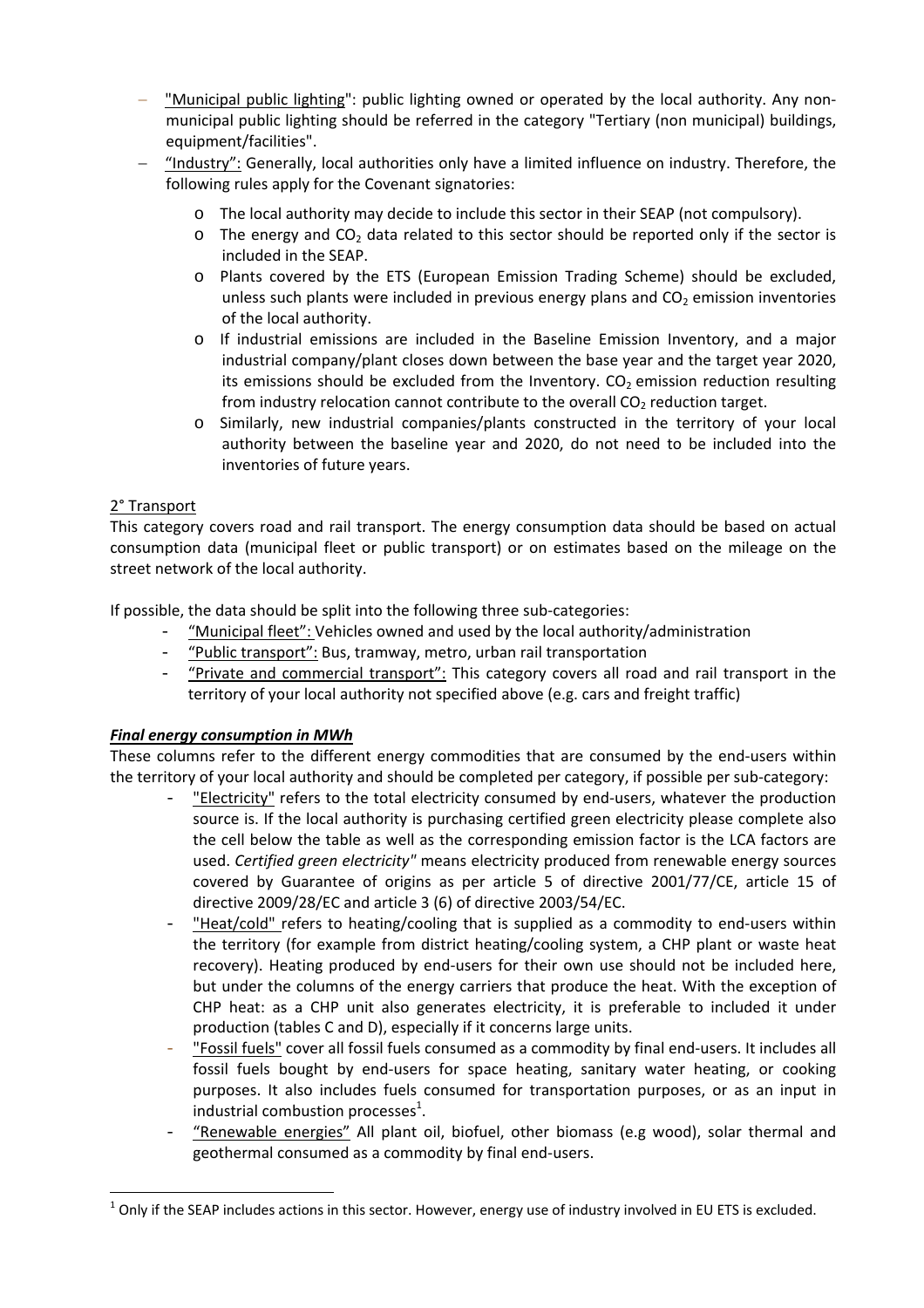Note: *Peat* is excluded. If peat is consumed within the local authority, it should be accounted for in the "other fossil fuel" column L (even if it is not strictly speaking a fossil fuel).

#### **Table B: CO2‐ or CO2‐equivalent emissions**

This table summarises the quantity of greenhouse gases emitted as a result of the energy consumption within the local authority.

## *Category*

This column refers to the sectors emitting greenhouse gasses. They are the same as those listed in table A. However a third sector has been added:

## 3° other emission sources

In addition to emission sources related to energy consumption specified in table A, your local authority may voluntarily include other greenhouse gas emission sources in the inventory, if the SEAP includes actions to mitigate these emissions. For instance, the local authority can choose to include  $CH<sub>4</sub>$ emissions from landfills, if one of the SEAP measures is to begin landfill gas recovery at the landfill. To facilitate the data collection waste management and waste water management have been pre‐defined as possible sectors. Please note that collecting data for these sectors is voluntary. Please indicate only total emissions in  $CO<sub>2</sub>$  equivalents.

## *CO2‐emissions in t CO2 or t CO2‐eq*

Compared to the table of final energy consumption, the greenhouse gas emissions are reported in a similar manner. They have to be calculated for each energy source by multiplying the final energy consumption by the corresponding emission factors.

If you have to include several "energy carriers" in the same column of table B (e.g. different "types" of electricity; or heat *and* cold; or several fossil fuels under column "other fossil fuels"), it is preferable to make separate calculations with the different energy carriers and their respective emission factors, and to report the total emissions in the table, with the corresponding average emission factor.

# *Emission factors in t/MWh*

The IPCC provides **default emission factors** available from the 2006 IPCC Guidelines<sup>2</sup>. The default emission factors could be replaced by **country specific emission factors** which take account of country specific data. The Covenant signatories can also develop **own emission factors** based on the detailed properties of the fuels used within their territory. In addition **LCA factors**, which take into account the life cycle of the energy carrier, can be used.

Please complete for each energy carrier the emission factor you have used. In addition, please indicate the chosen value in the cell "CO2 emission factor for electricity not produced locally [t/MWh]" below table B.

The **local emission factor for electricity (EFE)** should reflect the energy mix used to produce electricity. If the local authority has decided to include measures related to local electricity production in the SEAP, then the EFE has to be calculated to fit the local situation. For this purpose, table C has to be filled (see below). If the local authority purchases certified green electricity, then the EFE may also be recalculated to reflect the associated CO2 emission gains.

In a similar manner **the local emission factor for heating/cooling** should reflect the energy mix used to produce the heat/cold that is referred in table A.

 $2$  Default emission factors are available in the 2006 IPCC Guidelines  $Volume$  2, Chapter 2, Table 2.2.</u> (page 16).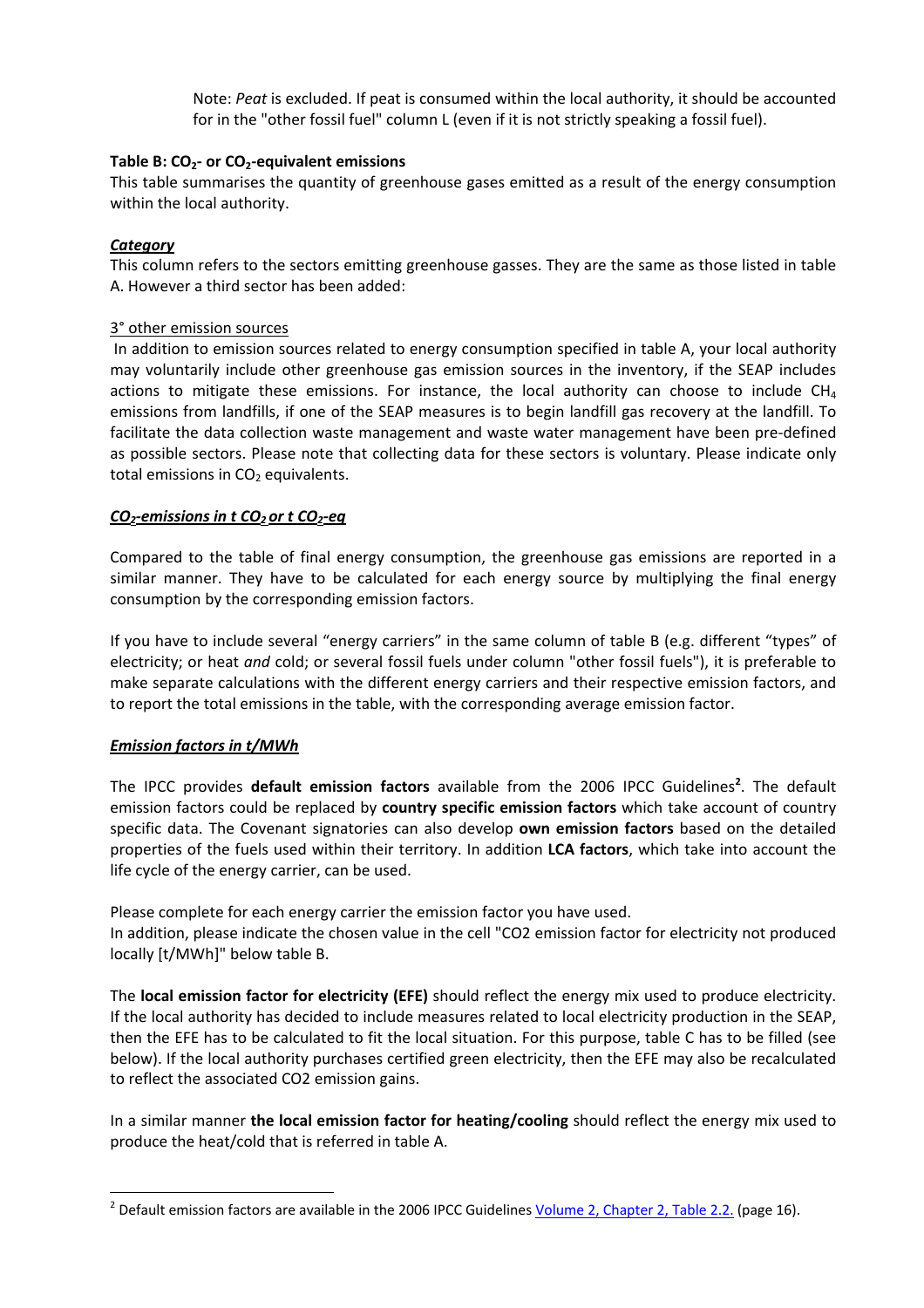The **guidelines for the Baseline Emission Inventory** will provide tables with all relevant emission factors together with the formulas for calculating local emission factors for electricity and heating/cooling based on the data provided in tables C and D (see below).

## **Table C. Local electricity production and corresponding CO2 or CO2‐equivalent emissions**

Although reducing the final energy consumption is considered as a priority in the context of the Covenant of Mayors, reductions of the greenhouse gas emissions in the supply side can also be accounted for, for example when the local authority acts as promoter of renewable installations, or carries out energy efficiency measures in local district heating plants.

The local authority can decide whether or not to include local electricity production in the inventory and SEAP. If your SEAP includes actions related to electricity production within the territory of your local authority (e.g. development of PVs, wind power, hydroelectric power etc.) or improvement of efficiency in local power generation, please fill in this table. You should then only include the "local" plants/units, i.e. plants that meet the following criteria:

- a) Plants/units are not included in the European Emissions Trading Scheme (ETS),
- b) Plants/units are below or equal to 20MW as thermal energy input in the case of fuel combustion plants, or output for renewable (20 MW corresponds to the EU ETS threshold for combustion installations).

However, if the local authority plans specific actions with own utilities (or has incorporated "ETS plants" in past action plans) or plans to develop and finance large renewable installations like wind farms, such projects may be incorporated, as long as the priority remains on the demand side (final energy consumption reductions).

All plants that respect the above rules should be listed, with corresponding quantity of locally generated electricity (in MWh). For combustion plants, the energy carrier inputs have to be specified. For convenience, similar production units may be grouped (for example PV installations or cogeneration units). Please report the  $CO<sub>2</sub>$  or  $CO<sub>2</sub>$  equivalent emissions and specify the corresponding emission factors.

#### **Table D: Local district heating/cooling, CHP and corresponding CO2‐ and CO2‐equivalent emissions**

This table has to be filled in only if heat/cold (e.g. from a district heating boiler or a CHP plant) is supplied as a commodity to end-users within the territory of the local authority. The purpose of this table is to calculate the  $CO<sub>2</sub>$  emission related to heat/cold production.

All plants that generate heat or cold that is sold/distributed as a commodity to end users within the territory of the local authority (in general via a district heating system) should be considered and listed with the generated quantity of heat/cold, the energy inputs, and corresponding  $CO<sub>2</sub>$ - or  $CO<sub>2</sub>$  equivalent emissions and emission factors. For convenience, similar production units may be grouped.

Please note that energy consumption and CO2 emissions related to heat and cold locally produced by end-users for their own usage are already covered by tables A and B (columns for fossil fuel and renewable energy consumption).In principle, the total amount of heat/cold produced referenced in table D should be equal (or very close) to the quantity of heat/cold consumed and reported in table A, column "Heat/cold".

# **Other emission inventories**

If your local authority has made several  $CO<sub>2</sub>$  emission inventories, the results of these inventories can be included in the template under this section.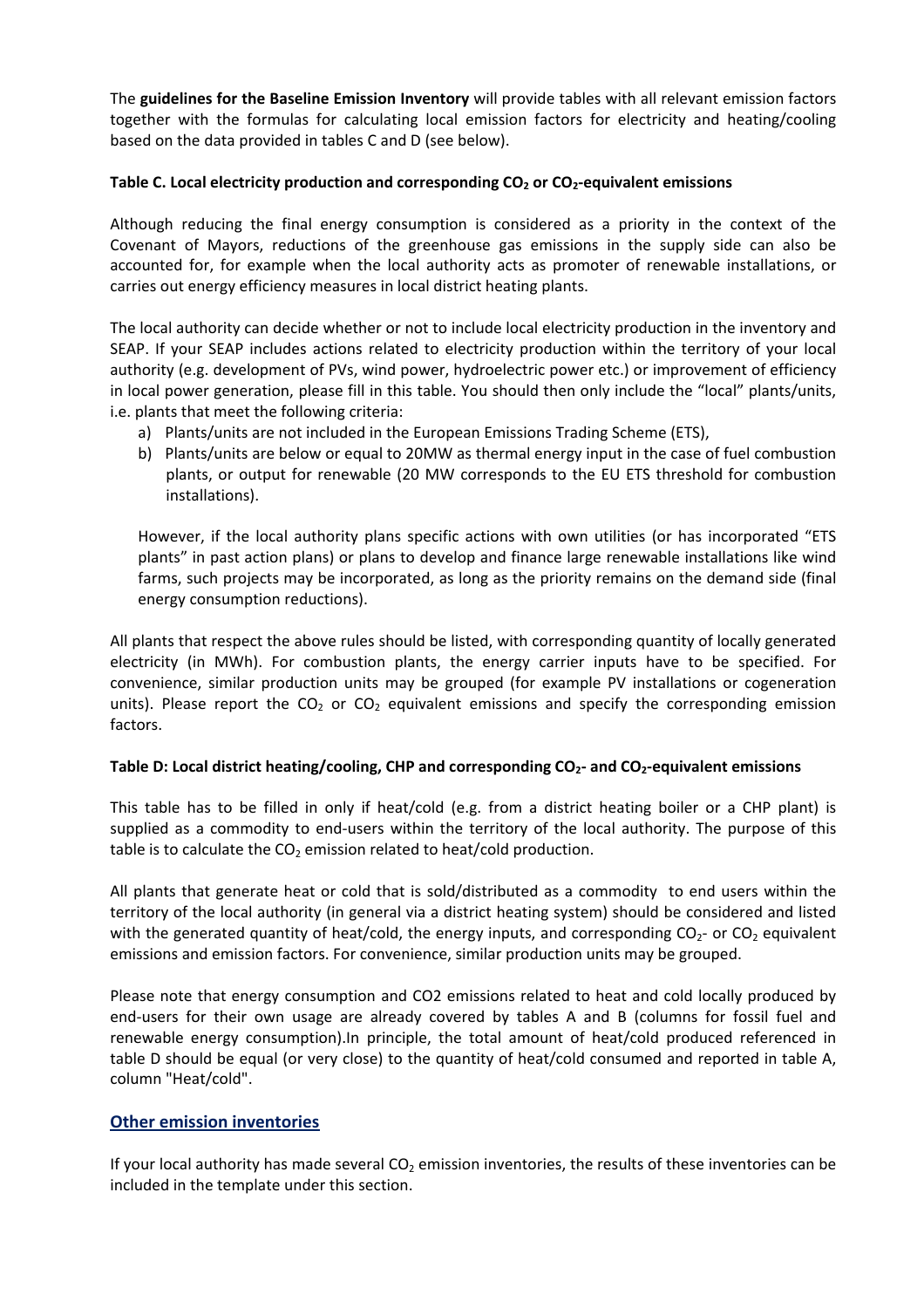## **SUSTAINABLE ENERGY ACTION PLAN**

## **1. Title of your Sustainable Energy Action Plan**

Please specify the:

- Title of your action plan (for example: "Energy plan", "Climate plan", "My city in 2020"),
- Authority approving your plan,
- Date of its formal approval [day/month/year].

## **2. Key elements of your Sustainable Energy Action Plan**

This section gathers the basic information about the key actions of your Sustainable Energy Action Plan.

#### *Sectors & fields of action*

Energy efficiency measures, renewable energy projects and other energy‐related actions can be introduced in various activity areas of local and regional authorities. The Covenant of Mayors concerns the action at local level within the competence of the local authorities. Hence, Covenant signatories will be expected to take action in several or all of their possible roles:

- Consumer and service provider;
- Planner, developer and regulator;
- Advisor, motivator and a model;
- Producer and supplier.

Therefore the proposed SEAP template is twofold; first reflecting sectors that are taken into account within your Baseline Emission Inventory (i.e. buildings, equipment/facilities, industries and transport, local electricity production and local district/heating/cooling, CHPs). Second it should also be based on those areas where the local authority has a specific role to play, such as:

- "Land use planning" (planner),
- "Public procurement of products and services" (consumer) or
- "Working with the citizens and stakeholders" (advisor, motivator).

However, local authorities are free to choose their key fields of action. Therefore, action in all the mentioned areas is strongly recommended, but not compulsory.

This table is designed to help local authorities to structure their main actions and measures. In case a sector/measure is not covered by this structure you can add it under "other" (e.g. in case landfill gas recovery is one of the SEAP measures).

*When entering details of your actions and measures, please note that the information needs to be saved after each sector, otherwise your data will be lost.*

#### *Key actions/measures*

The content of your action plan should be summarized under this section*.* The measures should be linked to the fields of action (such as municipal buildings, public transport, PV installations, training and education etc.). Please include a short description of each measure. You can insert more lines, in case you want to list several key actions under the same field of action.

We expect you to list the short term actions which have been approved by the local authority and for which a budget has been allocated (time horizon 3‐5 years) together with the more strategic long term actions which you intent to implement by 2020.

#### *Responsible department, person or company*